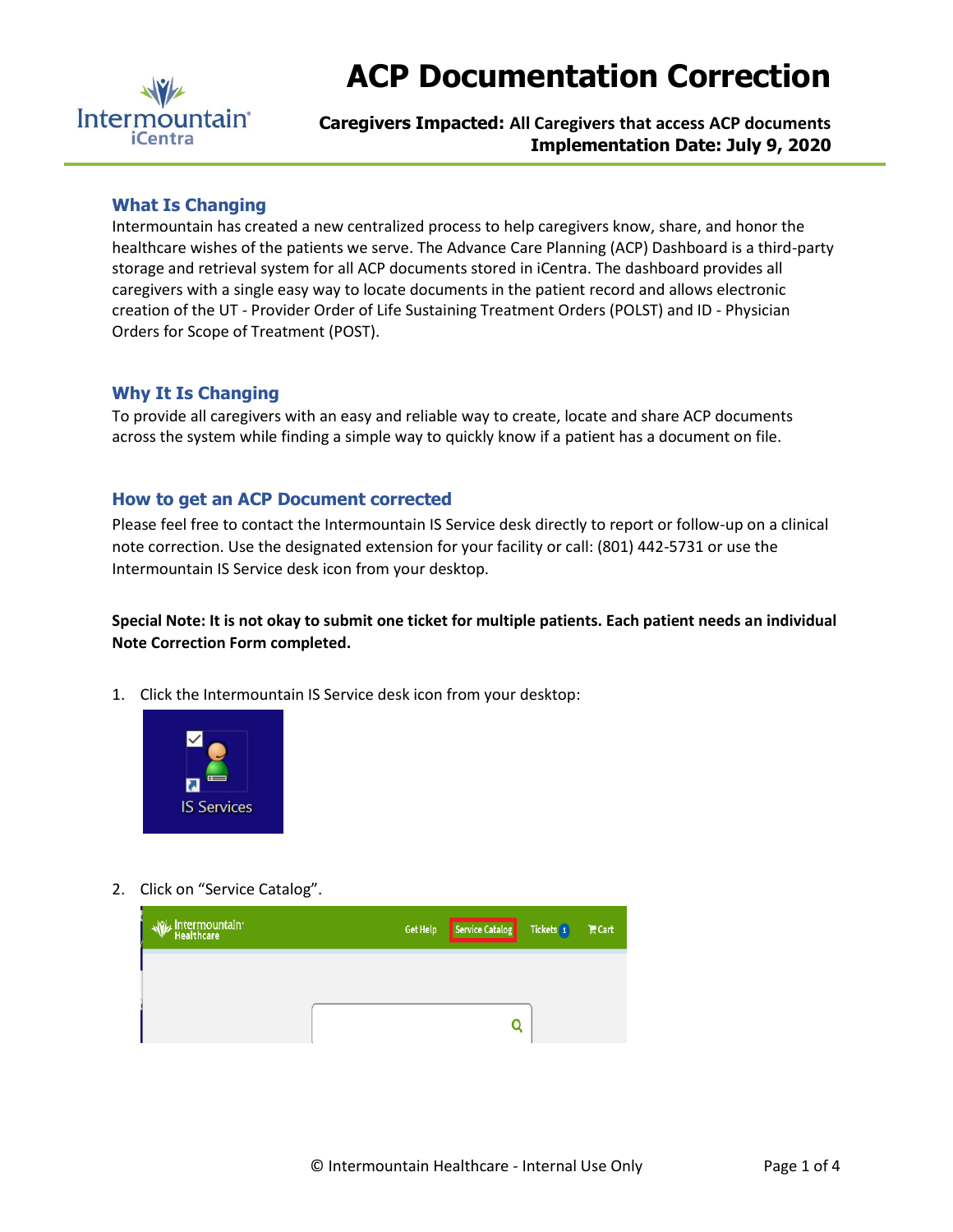3. Type in the search box: "Patient Note Correction" and select it from the search results.

|                                               | <b>Get Help</b> | <b>Service Catalog</b> | Tickets 1 FCart Chat |  | Holly-Nicole Ki |
|-----------------------------------------------|-----------------|------------------------|----------------------|--|-----------------|
| <b>Featured Items</b>                         |                 |                        |                      |  | Q               |
| Featured Items                                |                 |                        |                      |  |                 |
| Home > Service Catalog > Featured Items       |                 |                        |                      |  |                 |
| patient note corrections                      |                 |                        |                      |  |                 |
| <b>Patient Note Corrections</b><br>Categories |                 |                        |                      |  |                 |

4. Verify the Requested By and \*Requested For fields.

|  |                     | Requestor Information            |  |
|--|---------------------|----------------------------------|--|
|  | <b>Requested By</b> |                                  |  |
|  | $\bf \bm \theta$    | Holly-Nicole Kirshman (hnbreche) |  |
|  | * Requested For     |                                  |  |
|  | $\mathbf 0$         | Holly-Nicole Kirshman (hnbreche) |  |
|  |                     |                                  |  |

5. Complete the Patient Note Correction Details section, add attachments as needed and submit. The information is submitted to the Error Management team and the Incident window displays.



| Submit                                                                            | O)<br>Add attachments |
|-----------------------------------------------------------------------------------|-----------------------|
| Required information How can we reach you? (e.g. phone number, Skype, email etc.) |                       |